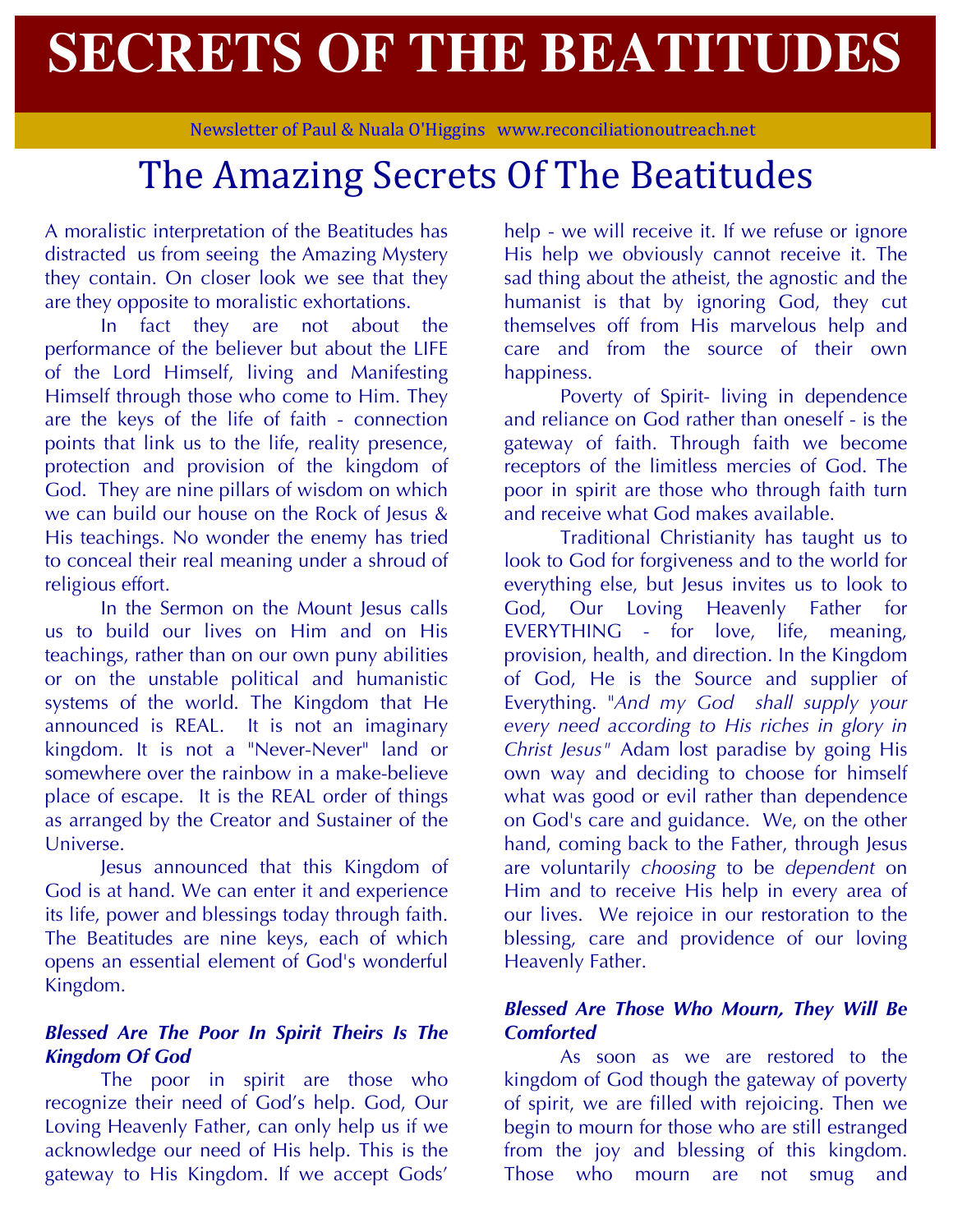complacent. They are saddened and burdened that most people do not enjoy the grace and favor they enjoy. We also mourn over the limited way we ourselves have entered this kingdom and over our own residual independence and lack of trust in God Our Loving Heavenly Father. This moves us to continual repentance and ever-increasing progress in discovering the wonders of Our Heavenly Fathers' grace and care.

#### *Blessed Are The Meek, They Will Inherit The Earth*

The meek have been presented as passive feckless, non-assertive weaklings. Who wants to be like that! In fact the meek are the courageous ones who swim against the tide of the world, its ways and its opinions. They are those who *trust in the Lord with all their hearts and lean not to their own understanding*. They are not content only to be restored to God's love and providential care - they want to *walk* in His ways. They choose to walk in the ways of His kingdom. They have chosen like Joshua. "*As for me and my house we will serve the Lord."*

Whereas poverty of spirit has to do with *trust,* meekness has to do with *obedience.* The meek are those who seek God's will. They realize that the counsel of the ungodly and their own opinions are unreliable. They follow God's advice and seek to be directed by His Spirit.

Following God's advice means they choose to be led by the WORD & SPIRIT of God and not by the world. They are wary of tradition, because they know that even Jewish and Christian tradition can make void the word of God and lead us away from the way of the spirit and word by adding or subtracting from it. The meek are people of the Word, followers of The Good Shepherd and are led by the Spirit of God.

They inherit the earth, because, like Abraham they look for *"the City with a foundation whole Builder and Maker is God."* They look for God's kingdom and devote themselves to pursue its way and its King! *"He who hears these words of mine and does them*  *is like a wise man who build his house on the rock."*

Lukewarm Christianity has made meekness and obedience an option but it is essential to God's kingdom. *"Learn of me for I am meek".* Jesus gave us an example of courageous obedience. The meek are strong they yield their own plans to the plan and purposes of God. (Pr. 3-5)

# *Blessed Are Those Who Hunger And Thirst For Righteousness, For They Will Be Filled.*

*Here Jesus speaks of spiritual hunger and thirst. The* world and its vanities leave us strangely empty. God uses this emptiness (which becomes spiritual hunger, if we acknowledge it) to draw us to His Kingdom.

Just as food comes to us from outside of ourselves so the righteousness of the kingdom has to be received as a gift. We first have to discover the inadequacy of our own selfrighteousness before we can receive the righteousness that comes from God though Jesus' Cross. The spiritually thirsty acknowledge the emptiness of their own hearts and receive the drink of living water - the Holy Spirit. This is the great gift of God. The world knows nothing of it. Philosophy and religion are ignorant of it but Jesus offers it to the hungry and thirsty. Righteousness - right standing with God - and inner righteousness are not human achievements but gifts we receive from God because of what Jesus did on the Cross. We cannot generate this righteousness from within ourselves; we can only RECEIVE from outside ourselves like food and drink.

#### *Blessed Are The Merciful, For They Shall Receive Mercy*

Mercy is the attitude of the one who receives help and gives help. The merciful are those who receive not only God's forgiveness but His help, intervention and assistance for everything. They devote themselves to extend the help they themselves have received to others. They are channels of the help (mercy) they themselves have received to others. They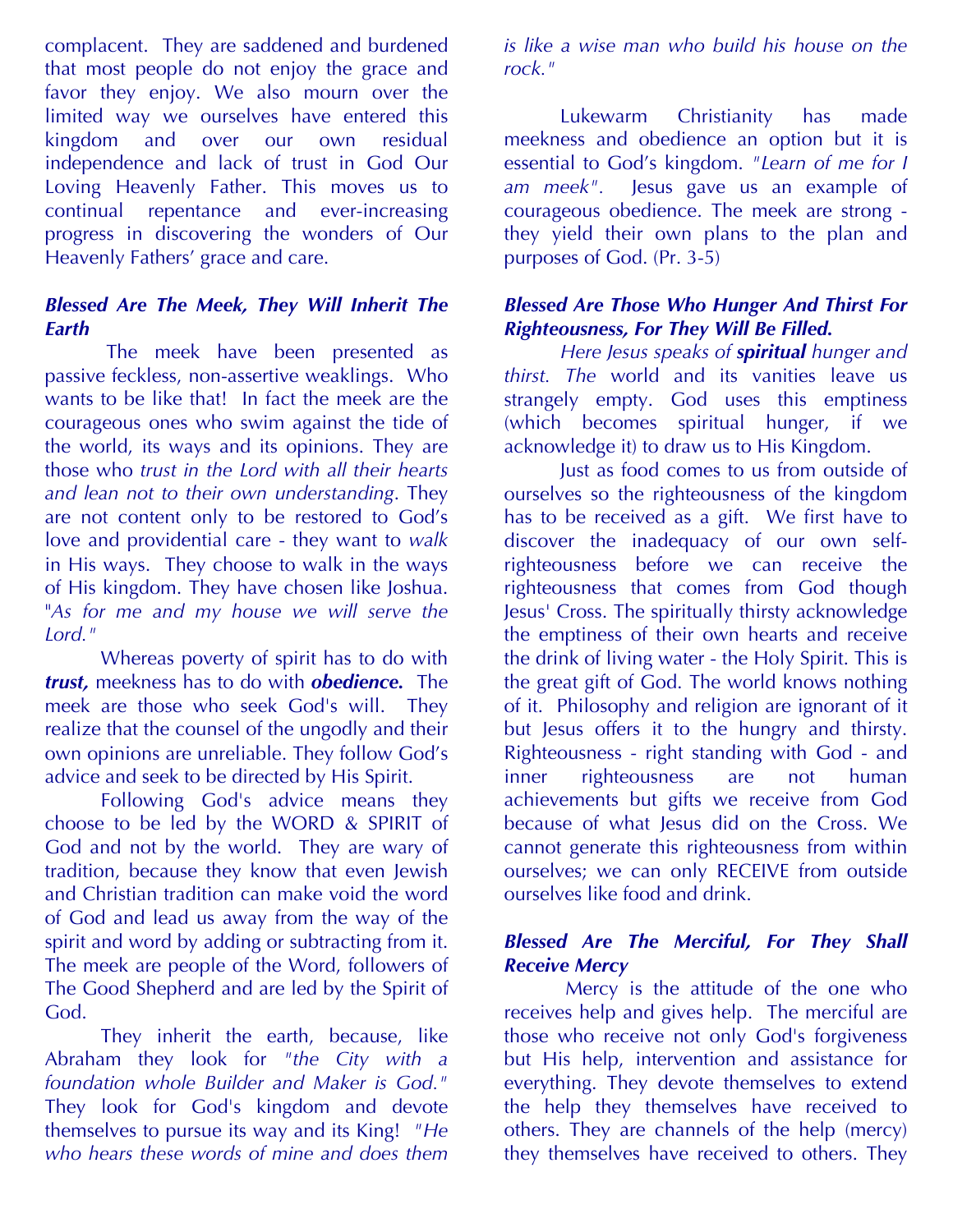have first received and now they are hilarious givers. They are devoted to giving and to helping. They give from the love God had poured into their hearts and from the provision God has made available to them. They give their time their love their wisdom and their talent to others. It is a magnificent obsession. They do not patronize - they simply pass on to others the mercy that they continually receive. They freely receive and they freely give.

#### *Blessed Are The Pure In Heart They Shall See God*

The gospel is primarily about the heart (spirit) and only secondarily a matter of the head and conduct. Religion and the Law deal with external behavior - what Jesus call "the outside of the cup." Only Jesus can clean the inside of the cup. Cleaning the heart is the essence of the New Covenant. *"I will take out the heart of stone out of their flesh and give them a heart of flesh and put my spirit within them and cause them to walk in my ways." (*Ezek. 36:26)

The Holy Spirit is the great gift of God. God's plan is to transform us from sons of Adam into sons of God. He wants take out the corrupted nature we received from Adam and replace it with the Holy Spirit - the Spirit of the Resurrected Jesus. Jesus said: *"If your eye is single then the whole body is full of light."* (Matt. 6.22) The pure in heart see God's hand in everything - in nature, in circumstances and even in tribulation. They live in the realm where all things (both good and evil) work together for their good"(Romans 8.28)

From the new heart - the Holy Spirit come the fruit of the Spirit: "*love, joy peace, patience, kindness, goodness, gentleness, faithfulness and self-control".* (Galatians 5:22) The pure in heart guards his heart from covetousness, rage, uncleanness, fornication etc. *the "evil things which come from within and defile a man."* (Mk 7)

The pure in heart are focused on the issues and interests of the kingdom. They are not distracted with the strife of politics or the cares of this world. They live for God and for His interests. For them *'to live is Christ."*

The reward for the pure in heart is that they shall see God. They see God with the eyes of their hearts and His hand, working in all circumstances.

# *"Blessed Are The Peacemakers, For They Shall Be Called Sons Of God."* (Matt. 5.9)

The peace of the kingdom of God is not the peace of the world. "Shalom" is a state of well being that we receive when we are restored to right relationship with God Our Loving Heavenly Father. It is not a mere psychological state of calm achieved by ruling over our emotions and controlling stress. It is not a psychological state because it is based on the *reality* of being restored to the personal care of Our Heavenly Father through the Atoning Sacrifice of Jesus.

The peacemaker first finds personal peace with God through faith in the atoning sacrifice of Jesus. He **then** labors to extend that peace to others. This is what makes him a peacemaker**.** He functions in the ministry of reconciliation and reaches out to those who are alienated from God's love, life and blessing with the merciful good news. (2 Cor. 5.17-21) The peacemakers are God's worldwide army of evangelists bringing good news, hope, help, healing, salvation and good cheer to every corner of the earth.

Because we live in total trust in our Heavenly Father we are able to live without fear, anxiety or strife. We are at peace with God , peace with ourselves and peace with others. We have no fear about the future. This makes us peacemakers. The peacemakers live without bitterness, un-forgiveness, or fear. They live in good will towards all and seek to maintain the bond of peace not only by not participating in strife but also by not fueling strife with words. Our world is being torn apart by religious and sectarian strife, political strife, ethnic strife, ideological strife, and strife between left and right, rich and poor. The peacemaker refuses to participate or contribute to any of this and lives in another realm.